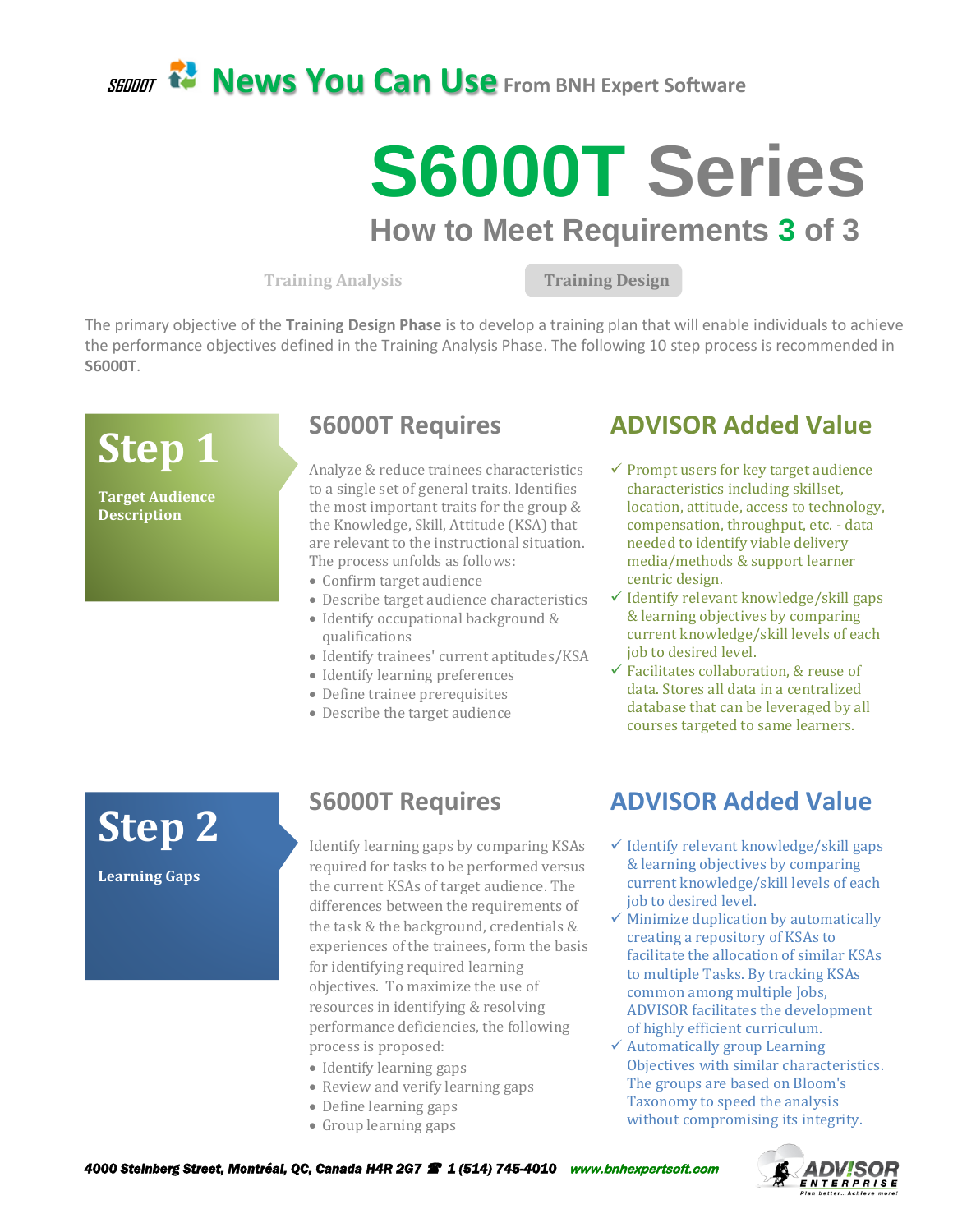## *SEDOOT* $\mathbb{R}^3$  **News You Can Use From BNH Expert Software**

# **Step 3**

**Learning Objectives**

#### **S6000T Requires**

Generate Learning Objectives (LOs). LOs are precise statements of training outcomes, including behaviour to be demonstrated, conditions which behaviour is performed, & degree of measurement based on performance standard. The process unfolds as follows:

- Review learning gaps output
- Define LO behaviour
- Define LO condition(s)
- Define LO standard(s)
- Write LO statements for learning gaps
- Write supporting LO statements
- Identify key learning points for LO statements
- Cross-reference LO statements to task performance objectives
- Produce LO statement list

### **S6000T Requires**

Define components required for testing LO statements. Different testing types, instruments & methods can be considered when designing assessment strategy. The selection of components will be influenced by learning domain (i.e., knowledge, skill, or attitude), the proficiency level of each LO, & the target audience's characteristics. Assessment strategy is created as follows:

- Determine LO assessment criticality
- Analyze LO characteristics
- Define testing requirements
- Design assessment strategy
- Validate assessment strategy

### **S6000T Requires**

Determine how trainees achieve the outcomes defined by LOs. Identifies the training method(s), i.e., the type of activity used to impart required KSA for each LO. The process unfolds as follows:

- Review LO statement list & assessment strategy
- Review target audience description
- Review training project requirements & constraints
- Review training efficiency requirements
- Select/Approve training methods

### **ADVISOR Added Value**

- $\checkmark$  Automatically generate a Learning Objective statement once Knowledge/ Skill/Attitude Gap has been identified. The statement is constructed from KSA title, and the corresponding standards & conditions of its corresponding PO/EO.
- $\checkmark$  Generate audit trail with one mouse click to identify how each Learning Objective was derived. In other words, it the corresponding tasks, sub task, performance & enabling objectives, KSAs and gaps that LO supports.
- $\checkmark$  Verify that all training requirements & gaps have been addressed by aligning tasks with Learning Objectives.

### **ADVISOR Added Value**

- $\checkmark$  Define the assessment strategy for each PO, EO & LO. This includes format of assessment (theory or practical), type (formative or summative), activities, duration, pass fail criteria, as well as any resources, hardware or facilities required.
- $\checkmark$  Develop the assessments for each Learning Objective. This includes activity/question, response, activity/ question Type, distractors & type of assessment (progress or post).
- Generate Assessment Specification Report in a single click.

### **ADVISOR Added Value**

 $\checkmark$  Define the instructional strategy of each Learning Objective. Several factors can be considered in training method. These Include learning outcome (knowledge, skill & attitude), learning level, assessment strategy and so forth.



# **Step 4**

**Assessment Strategy**

**Step 5**

**Instructional Strategy**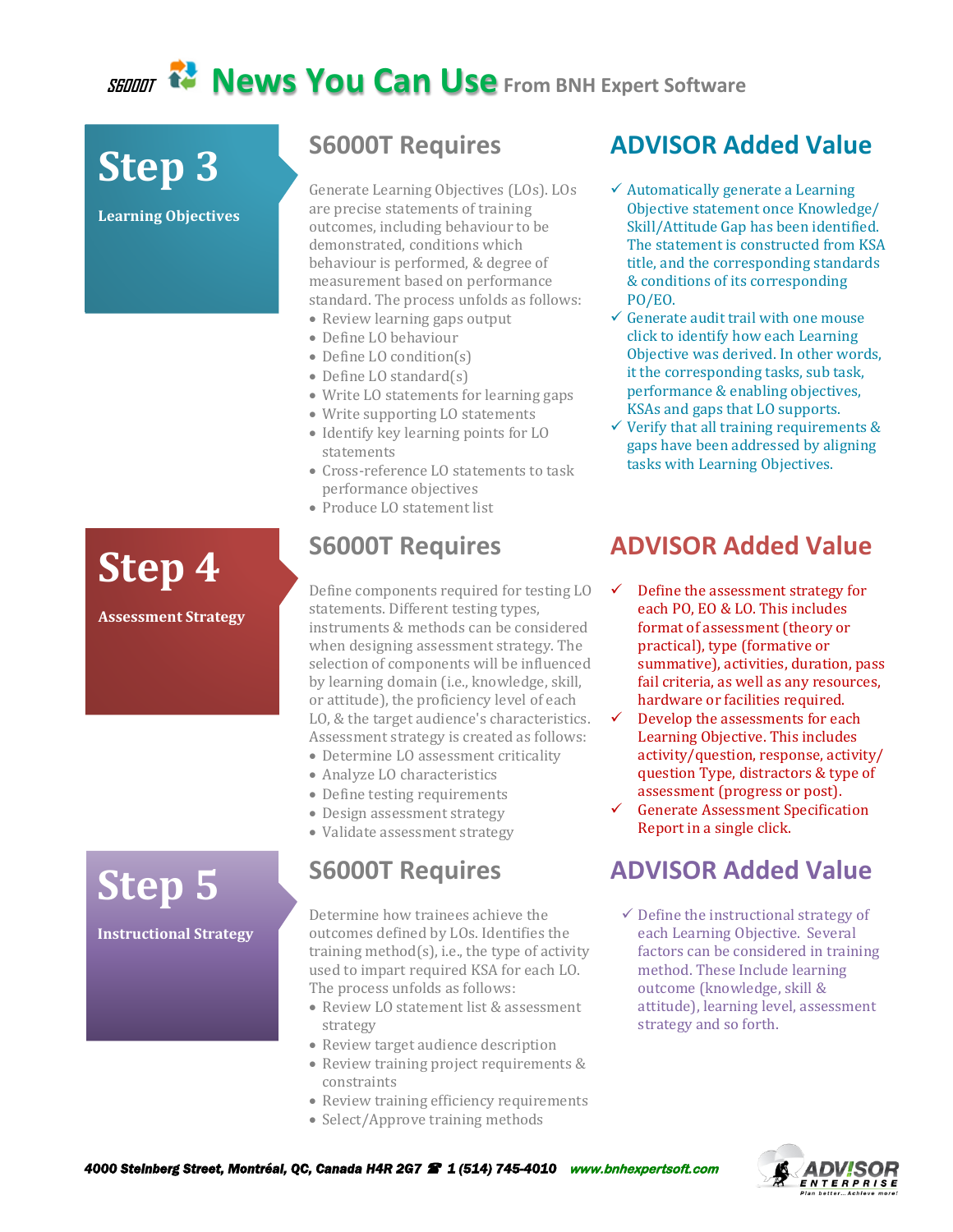## *SEDOOT* $\mathbb{R}^3$  **News You Can Use From BNH Expert Software**

# **Step 6**

**Media Selection**

#### **S6000T Requires**

Determine the most efficient & effective ways to deliver learning content to trainees. The primary aim of this step is to select the media & define level of fidelity required to enable training methods that facilitate the learning process. Although training methods & media are discussed as individual processes, they should be considered interdependently & can be performed simultaneously. The media selection process unfolds as follows:

- Define media pool
- Review LO requirements
- Choose/Develop media selection model
- Determine initial media selection
- Perform fidelity analysis
- Review program constraints
- Approve media selection results

#### **ADVISOR Added Value**

- $\checkmark$  Minimize media analysis time while preserving the integrity of the analysis process by leveraging taxonomy to automatically group teaching points with similar characteristics.
- $\checkmark$  Minimize costly errors by assessing the viability of 40+ delivery media through a rigorous decision matrix that maps instructional requirements to the capabilities of each media. Rate media from most to least favourable; & automatically present the reasoning behind the recommendations.
- $\checkmark$  Identify visual, tactical, olfactory, affective & auditory sensory cues needed to practice tasks, within realistic environments, under pre-set conditions to attain desired level of competency.

# **Step 7**

**Learning Objective Sequencing**

#### **S6000T Requires**

Generate the chronological progression of Learning Objectives for training. Identify the LO groupings & ordering for a course & its component course elements, i.e., training modules & lessons. Organize LOs into an optimal sequence for training & define a comprehensive training curriculum for the target audience. The process unfolds as follows:

- Group & order LO statements
- Optimize LO sequence
- Review project requirements & constraints
- Approve LO sequence

#### **ADVISOR Added Value**

- $\checkmark$  Quickly set-up lessons. Allocate & sequence lessons as well as LOs within each lesson using a drag & drop function.
- $\checkmark$  Generate Training Plan Report with the click of a button.

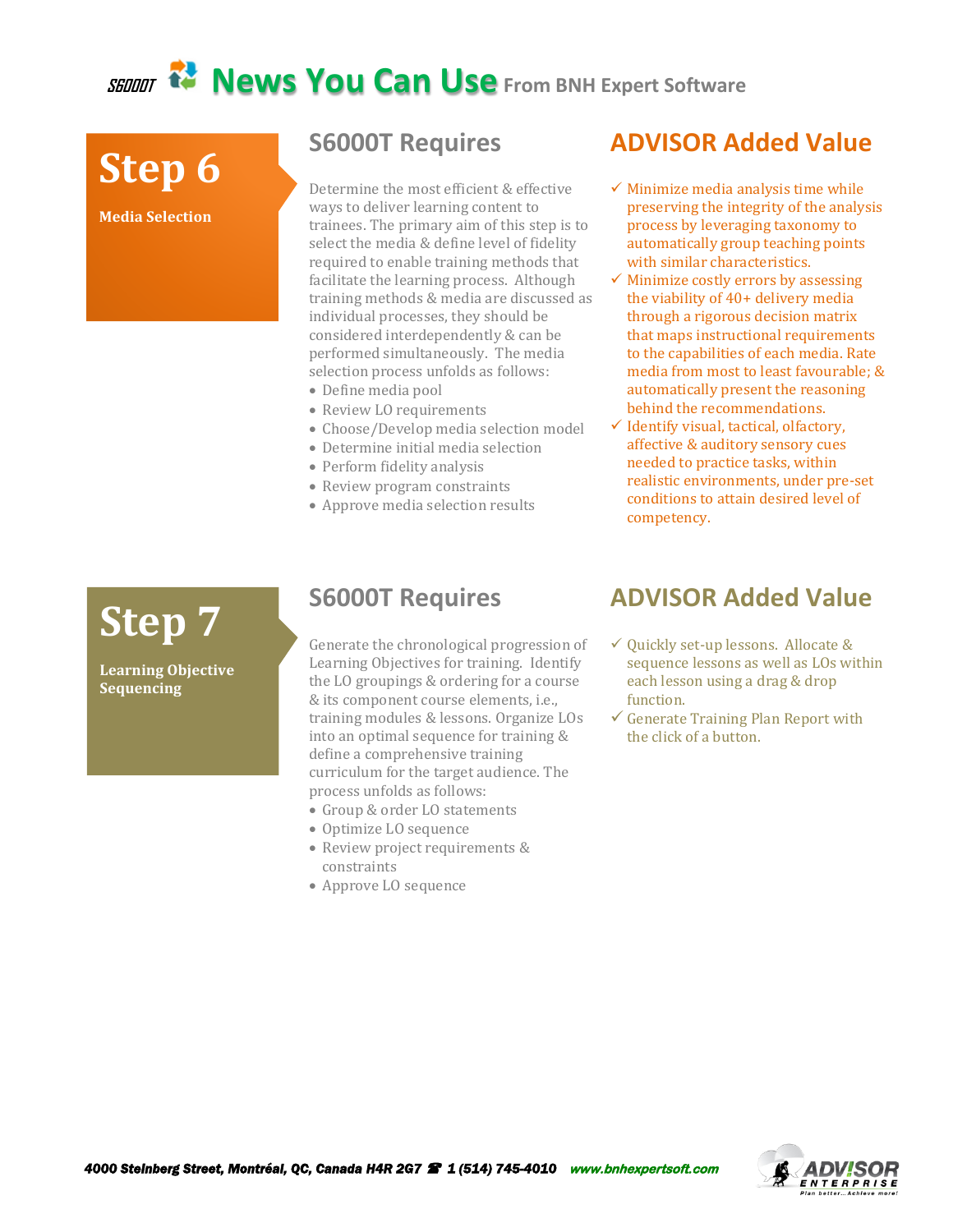## *SEDOOT* $\mathbb{R}^3$  **News You Can Use From BNH Expert Software**

# **Step 8**

**Training System Alternatives**

#### **S6000T Requires**

Define optimal ways to enable training system's design based on program constraints. Considers the resources (i.e., Equipment, Infrastructure, Facilities, Personnel, Documents, Training Aids), necessary for various options; identified training methods & media; & LO sequencing. Results in alternatives for achieving training outcomes in cases where resources are a concern to successful training development & delivery. Constraints can either be short term or long-term - throughout product life cycle. The process unfolds as follows:

- Identify concerns & risks
- Identify alternatives
- Identify trade-offs
- Define training system alternative solution

### **ADVISOR Added Value**

- $\checkmark$  Provide comprehensive & configurable step by step methodology for forecasting & comparing costs as well as personnel & resource requirements of viable delivery options (media) over product life cycle.
- $\checkmark$  Identify potential bottlenecks by comparing personnel & resource requirements for each time period to available personnel & resources.
- $\checkmark$  Uncover cost drivers by decomposing & presenting % of cost for equipment purchase & operation, infrastructure, development, instructors, support, admin & management staff.
- $\checkmark$  Recommend venues for minimizing risk & improving training effectiveness & efficiency.

## **Step 9**

**Training System Requirements**

#### **S6000T Requires**

Describe all resource requirements for the development & delivery of course & course elements. Identify what is needed for project (e.g., schedule, budget, & logistical) & the technical specifications for each resource. Results in description of training system requirements to the level of detail needed for planning & acquiring resources; & communicating requirements for training development & delivery. The process unfolds as follows:

- Identify curriculum outline requirements
- Refine curriculum outline requirements
- Finalize training system requirements

#### **ADVISOR Added Value**

- $\checkmark$  Facilitate planning & resource acquisition by quickly forecasting budget, type & number of personnel & resources needed for one or multiple courses/activities for any time-period.
- $\checkmark$  Conduct what-if scenarios in seconds to assess the impact of an increase in throughput, changes to instructor/ trainee ratio, use of alternate media, build versus buy, use of internal versus external personnel & so forth on budget, personnel & resources.
- $\checkmark$  Generate detailed training system requirements with few mouse clicks.

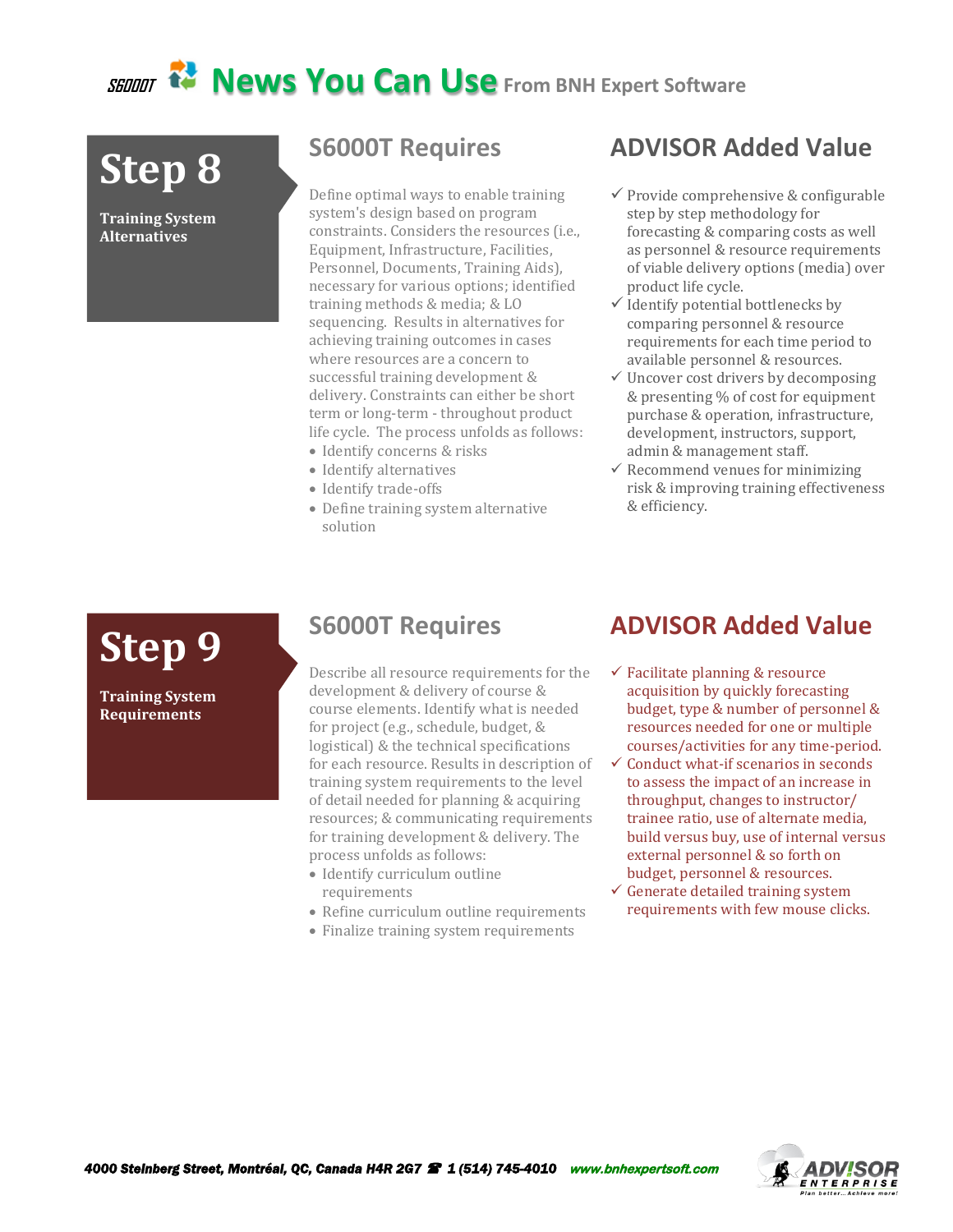## *SEDDOT* $\mathbb{R}^3$  **News You Can Use From BNH Expert Software**

# **Step 10**

**Curriculum Outline Approval & Release**

#### **S6000T Requires**

Provide guidance for finalizing curriculum outline content, structure, & associated requirements. Focuses on the approval of curriculum outline design in parallel with project (i.e., schedule, budget, logistics) & functional requirements for training development & delivery. Approval of curriculum outline & resources is reached by reviewing the instructional soundness & feasibility of the technical approach. The curriculum outline is then placed under version control. The following process is proposed:

- Verify instructional soundness
- Verify technical approach feasibility
- Obtain customer approval
- Release curriculum outline for development

#### **ADVISOR Added Value**

- $\checkmark$  Multiple reports can be quickly generated by ADVISOR to verify the instructional soundness & feasibility of technical approach. These include:
	- Training plans
	- Align tasks with learning objectives
	- Identify training creep
	- Forecast budget, personnel/resource requirements for alternate media
	- Identify/mitigate bottlenecks
	- Potential Impact of alternate media
- $\checkmark$  Generate realistic project plan based on course length, start and end dates, dependencies, constraints, & available personnel/resources.
- $\checkmark$  Assign each analysis/course a version #. Earlier versions can be archived, reviewed & restored at any time. Changes made by each team member are automatically tracked.

#### **Business Objects**

#### **S6000T Requires**

Defines the most important business objects & data elements captured during the training design process. Business objects define something that exists in the real world or are placeholders for information that belong together from a logical standpoint. Data elements define the type of data that can be captured for the respective business object.

#### **ADVISOR Added Value**

 $\checkmark$  ADVISOR captures S6000T Business Objects along with corresponding Data Elements.

**Contact us today to find out how we can assist you in meeting S6000T requirements and drive training efficiency**.